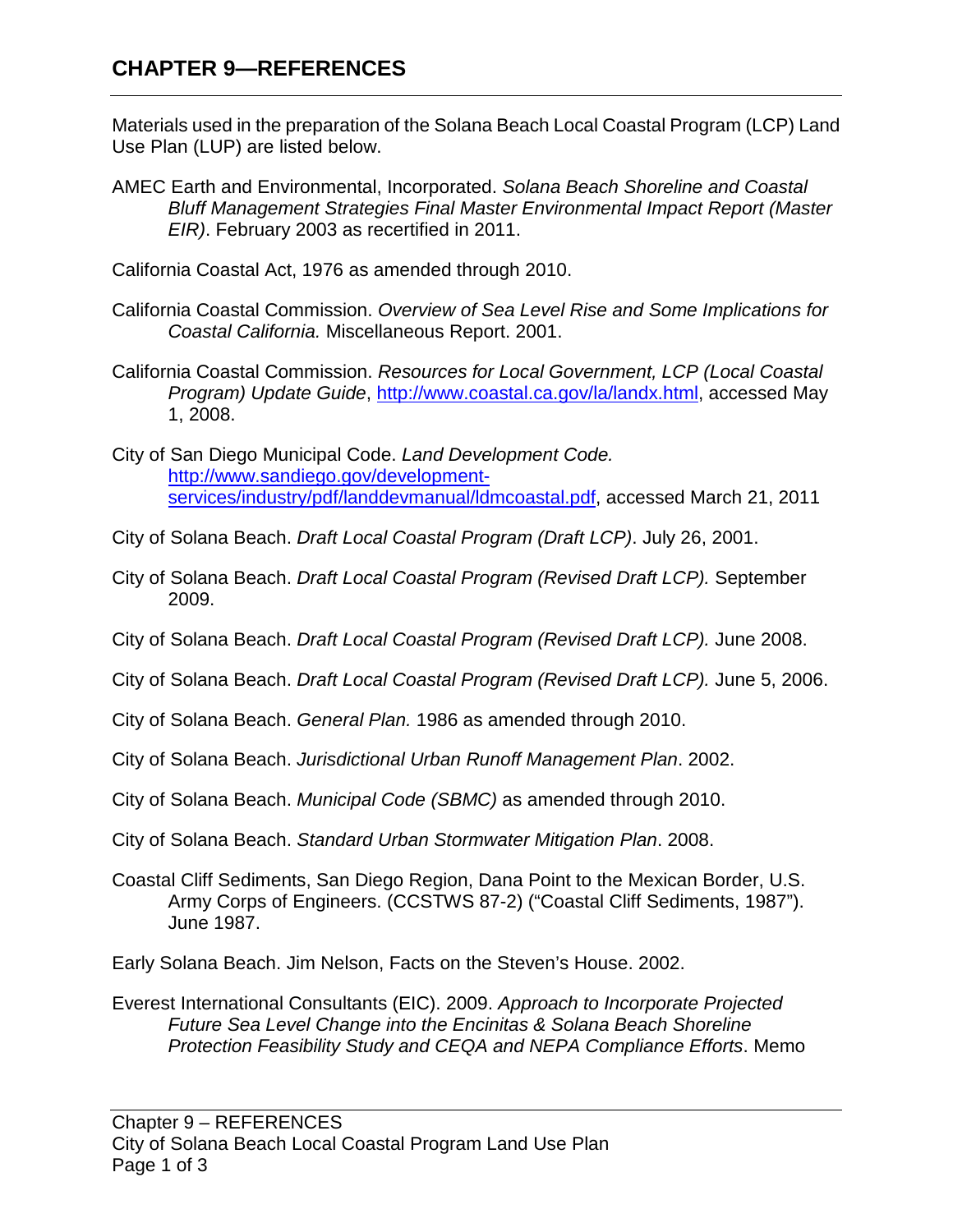prepared for the USACE-SPL, by the Cities of Encinitas and Solana Beach with assistance from EIC and EDAW.

- Geopacifica Geotechnical Consultants, *Clean Sand Lens Evaluation for the City of Solana Beach Local Coastal Program.* 2010.
- Helix Environmental Planning Inc. (Helix). *Biological Resources Report* for the Solana Beach City-Wide Vegetation Mapping Project. May 2009.
- Intergovernmental Panel on Climate Change (IPCC). *Climate Change 2007: The Physical Science Basis. Contribution of Working Group I to the Fourth Assessment Report of the Intergovernmental Panel on Climate Change.* Solomon S., D. Qin, M. Manning, Z. Chen, M. Marquis, K.B. Averyt, M. Tignor, and H.L. Miller (eds.), Cambridge University Press. Also available online at [http://www.ipcc.ch/.](http://www.ipcc.ch/) 2007.
- IPCC. *Climate Change 2001: The Scientific Basis. Contribution of Working Group I to the Third Assessment Report of the Intergovernmental Panel on Climate Change.* Houghton, J.T.,Y. Ding, D.J. Griggs, M. Noguer, P.J. van der Linden, X. Dai, K. Maskell, and C.A. Johnson (eds.), Cambridge University Press. Also available online at [http://www.ipcc.ch/.](http://www.ipcc.ch/) 2001.

La Colonia & Solana Beach. Jim Nelson, Facts on the Steven's House. 2010.

- Messner, S., C. Phillips, D. Cayan, and E. Young. *The San Diego Foundation Regional Focus 2050 Study. Climate Change Related Impacts in the San Diego Region by 2050*. Working Papers for the 2008 Climate Change Impacts Assessment, Second Biennial Science Report to the California Climate Action Team. 2008.
- San Diego Association of Governments, *Draft Environmental Impact Report/Environmental Assessment for San Diego Regional Beach Project 2.* January 26, 2011.
- *San Elijo Lagoon Ecological Reserve Vegetation Management Plan*, January 2009.
- Seawalls, Seacliffs, Beachrock: What Beach Effects, Robert L. Wiegel. July 2000.
- Shoreline Protective Structures. *Staff Report to the California State Lands Commission*, ("Shoreline Protective Structures"). April 2001
- Southern California Coastal Processes Data Summary, U.S. Army Corps of Engineers, (CCSTWS 86-1) ("Southern California Coastal Processes"). February 1986

State of California Fire Code 2011.

[http://www.fire.ca.gov/fire\\_prevention/downloads/2007\\_CBC\\_Ch47.pdf.](http://www.fire.ca.gov/fire_prevention/downloads/2007_CBC_Ch47.pdf) *The Dependence of Seacliff Erosion Rates on Cliff Material Properties and Physical*